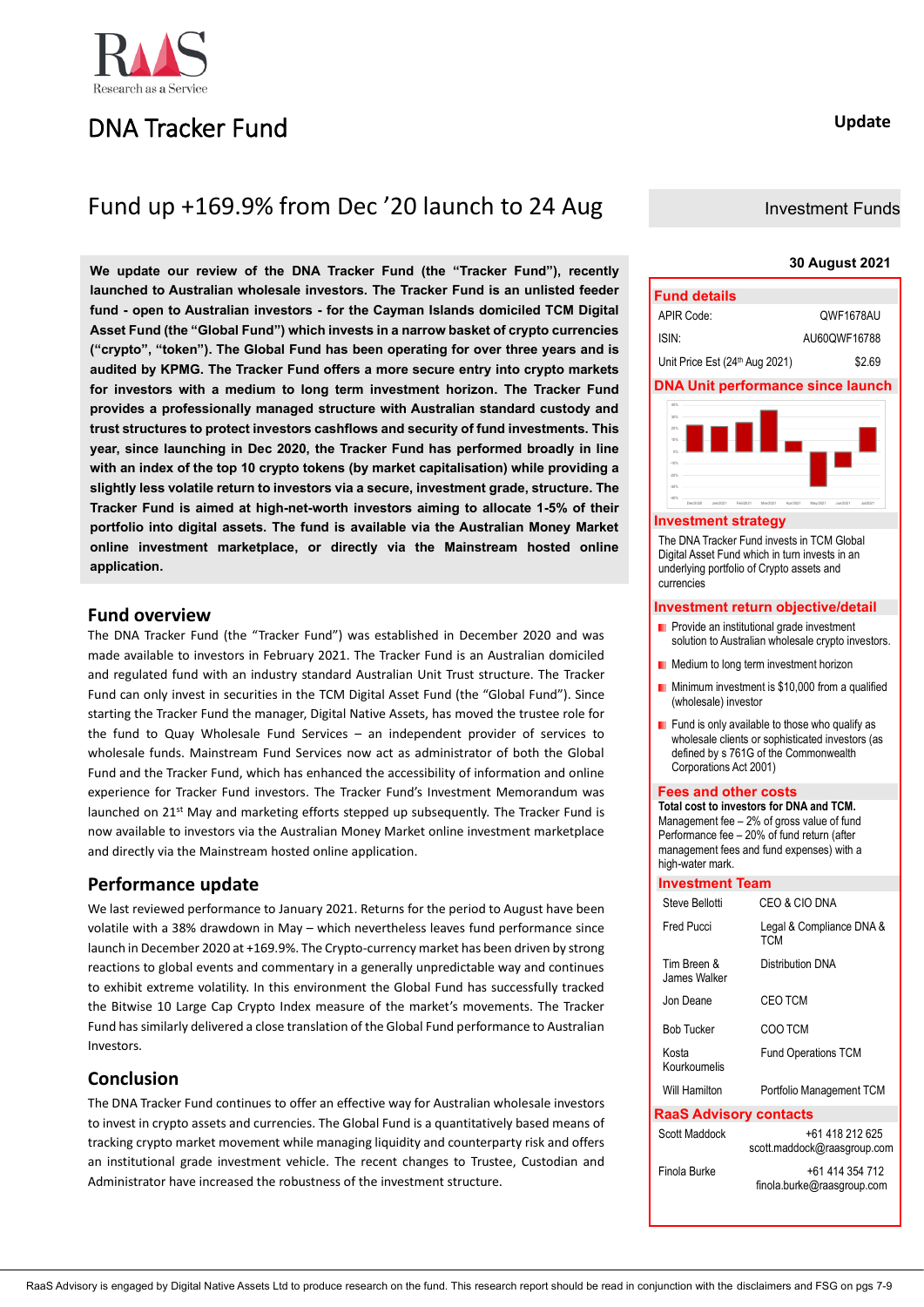

## **Key Points**

- ш Tracker fund Trustee and Custodian moved to Quay Wholesale Fund Services.
- ٠ Administration now provided by Mainstream Fund Services.
- Performance volatile but strongly positive since Tracker Fund launch in Dec 2020. .
- Global Fund closely tracks Bitwise 10 Index with lower volatility. ш
- ш Tracker Fund translates Global Fund performance efficiently.

## **Target Investors**

DNA and TCM are targeting investors who are interested in the returns and diversification benefits of holding crypto assets and currencies for the medium to long term but are averse to the risks and costs of investing directly. DNA's focus is on high net worth (and ultra HNW) investors and professional investors who are allocating 1-5 % of their portfolios into digital assets.

## **Portfolio Structure**

The Australian domiciled DNA Tracker Fund invests only in the Global Fund, so we focus on the Global Fund investment process.

The Global Fund aims to invest in a portfolio drawn from the top 20 tokens by market capitalisation, providing a core holding in the largest market capitalisations crypto assets, such as Bitcoin and Ethereum, while seeking to generate Alpha from its investment in the smaller market capitalisation crypto assets. TCM is actively focused on managing the operational risk of the Fund and continues to refine processes and engage with new service providers to take advantage of new capabilities in the industry. The Global Fund recently went live on the Coinbase platform for both trading and custody services, which offers best in class institutional grade trading and custody capabilities. Since Bitcoin and Ethereum are the dominant assets in the sector the manager maintains a core holding of 50 – 70% of the portfolio. Remaining investments are selected from the top twenty tokens based on market capitalisation. TCM runs a quantitative selection programme to identify the seven tokens with the highest momentum scores<sup>1</sup> and risk weights those scores to determine a capital allocation. The investment Committee applies a quantitative screen as an additional risk overlay on investment decisions.

## **Global Fund Performance Update**

We extend our performance analysis by an additional 6 months from January 2021. Using back-tested data gives a performance track-record of over five years. We again compare the Global Fund performance to the Bitwise 10 Index which commenced in January 2017. The index is constructed similarly to equity capitalisation weighted indices with some adjustments to reflect the nature of crypto vs equity securities.<sup>2</sup> We note that the Global Fund does not benchmark itself against the Bitwise 10 Index and uses a different token selection process.

Performance data presented below highlights the extreme volatility of crypto pricing and the remarkably high returns so far. The Bitwise 10 Index over 1 year is up 2.9 times while the Global Fund return is up 2.8 times. Despite the substantial return this remains a value detracting performance with an excess return of - 10.9%. However, over the full actual performance of two years, the Global Fund is now ahead of the benchmark return by 22.8%.

 $1$  Using z-score = no of standard deviations from the mean of the distribution to indicate rising or falling capitalisation momentum.

<sup>2</sup> <https://www.bitwiseinvestments.com/indexes/methodology>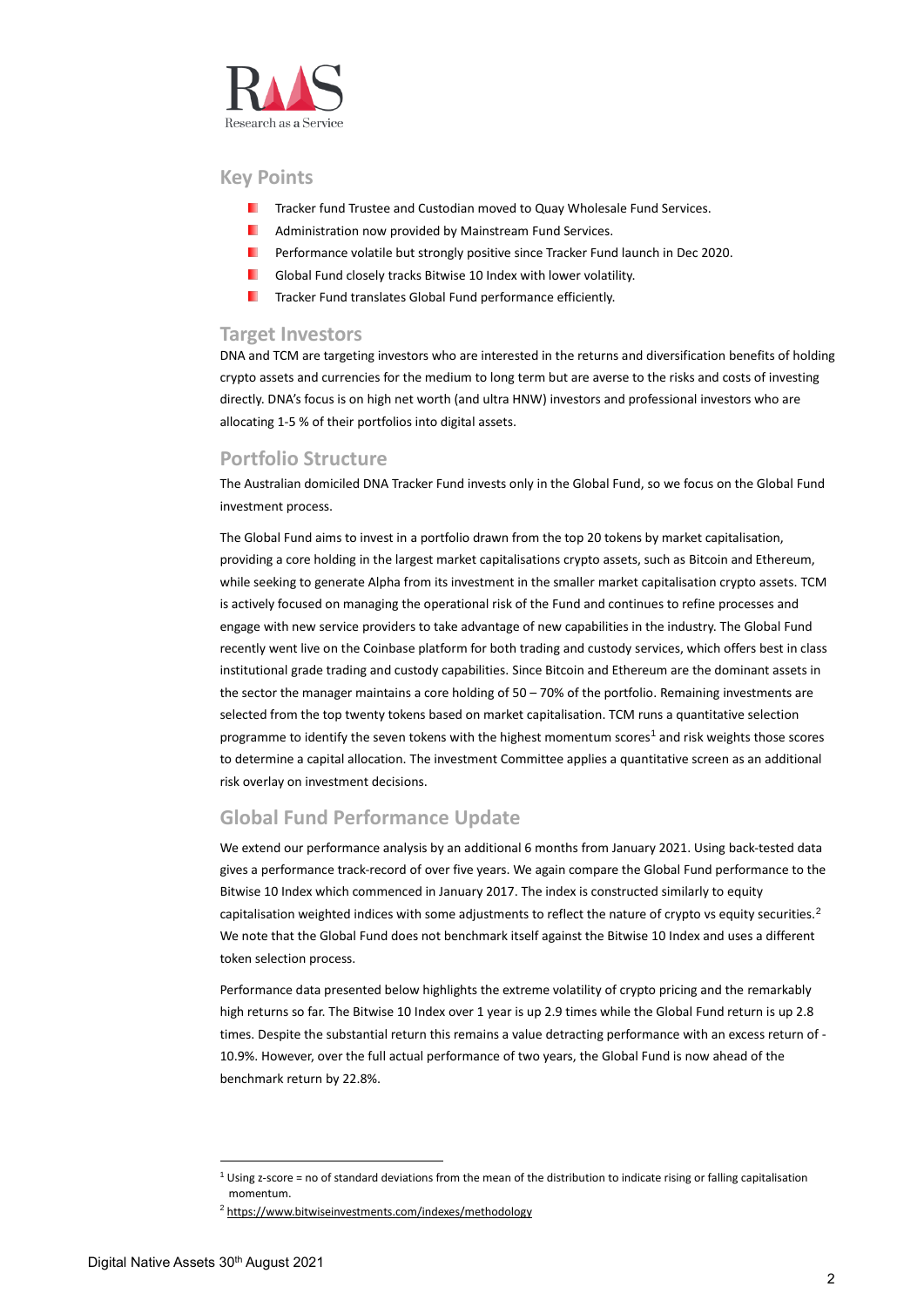

| Exhibit 1: Performance Table - Actual (A) and Back-tested (E) data |        |         |          |       |       |       |
|--------------------------------------------------------------------|--------|---------|----------|-------|-------|-------|
| Performance to 31/07/2021 US\$ basis,                              | 1Mth A | 3Mth A  | 1Yr A    | 2Yr A | 3Yr E | 5Yr E |
| Global Fund p.a. return                                            | 17%    | 0%      | 278%     | 133%  | 116%  | 84%   |
| Benchmark - Bitwise 10 Index p.a. return                           | 15%    | 3%      | 289%     | 110%  | 60%   | n.a.  |
| Excess Return                                                      | 2.1%   | $-2.9%$ | $-10.9%$ | 22.8% | 55.4% | n.a.  |
| $C_{\text{max}}$ DNIA TOM $D_{\text{max}}$                         |        |         |          |       |       |       |

Source DNA, TCM, RaaS





The performance history shown above highlights the extraordinarily strong recent returns of the Global Fund but also highlights the scale of monthly movements - from -29% to +46%. Volatility remains high. The chart below emphasizes this, showing a maximum drawdown of -38.1% in May 2021.



### **Exhibit 3: Global Fund - Drawdown - back-tested data**

Source: DNA / TCM, RaaS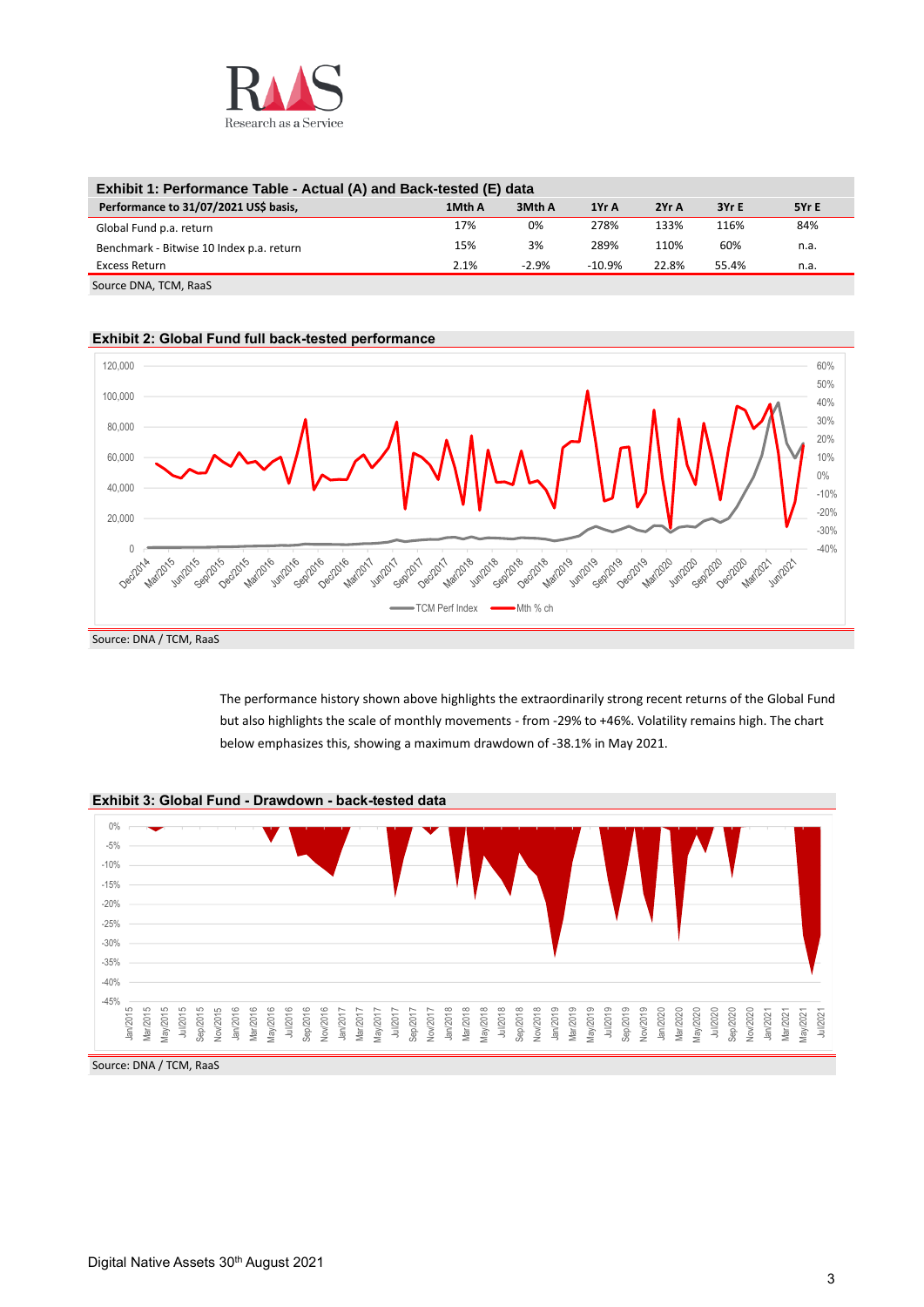

## **Exhibit 4: Global Fund Actual Performance vs Benchmarks**



Source: DNA / TCM, RaaS

Since our previous analysis fund tracking error has been stable at 3.44 and remains substantial. Correlation of returns rose from 41% to 44% improving the information ratio from 0.62 to 0.68.

| Exhibit 5: Risk: back-tested 12 Mth returns               |             |                                   |
|-----------------------------------------------------------|-------------|-----------------------------------|
|                                                           | <b>Fund</b> | <b>Bitwise 10</b><br><b>Bmark</b> |
| Standard Deviation 12 Mth Returns                         | 1.49        | 3.83                              |
| Tracking Error = Standard Deviation 12 Mth Excess Returns | 3.44        |                                   |
| Coefficient of Correlation 12 Mth Returns                 | 44%         |                                   |
| Information Ratio 1 Year(s)                               | 0.68        |                                   |

Source RaaS

The actual fund performance data shows higher volatility of returns for the fund at 1.89 but still lower than the index - reducing the tracking error of excess returns to 0.46. I.E., the actual fund maintains a lower volatility than the index. Naturally, the correlation of returns is closer at 99% versus 91% up to January 2021.

| Exhibit 6; Risk: 12 Mth actual returns                       |                  |                         |
|--------------------------------------------------------------|------------------|-------------------------|
|                                                              | <b>Portfolio</b> | <b>Bitwise 10 Bmark</b> |
| Standard Deviation 12 Mth Returns                            | 1.89             | 2.19                    |
| Tracking Error = Standard Deviation 12 Mth Excess<br>Returns | 0.46             |                         |
| Coefficient of Correlation 12 Mth Returns                    | 99%              |                         |
| Source: RaaS                                                 |                  |                         |

Overall, the fund continues to match the Bitwise 10 Index returns but does not exceed the benchmark over the last 12 months, however over two years the fund is ahead. The main reasons for investing in the fund remain the difficulties inherent in buying crypto directly or attempting to match the index performance as an individual investor.

The DNA Tracker Fund performance history from the Fund's more recent launch date is presented below in local AUD terms.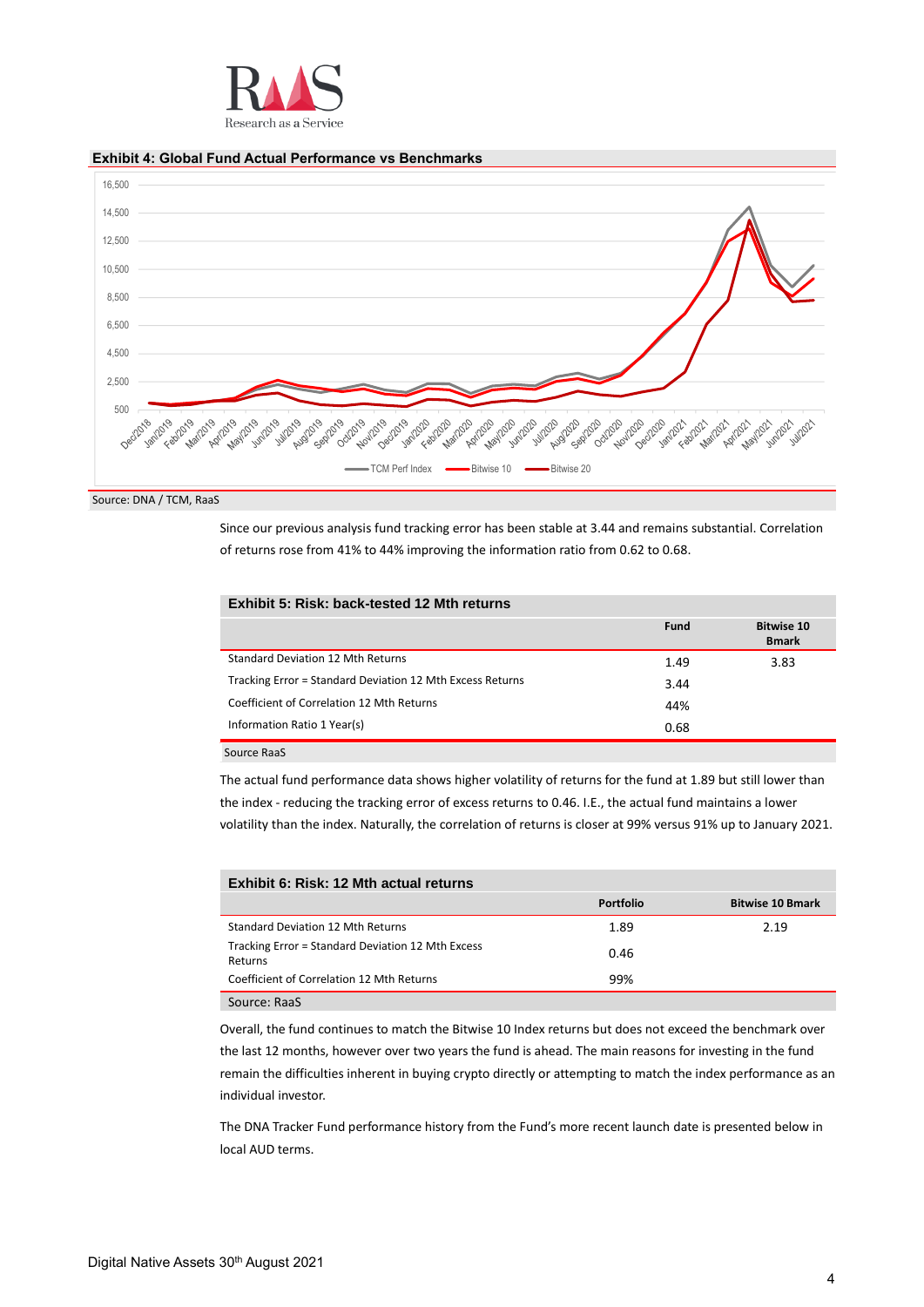



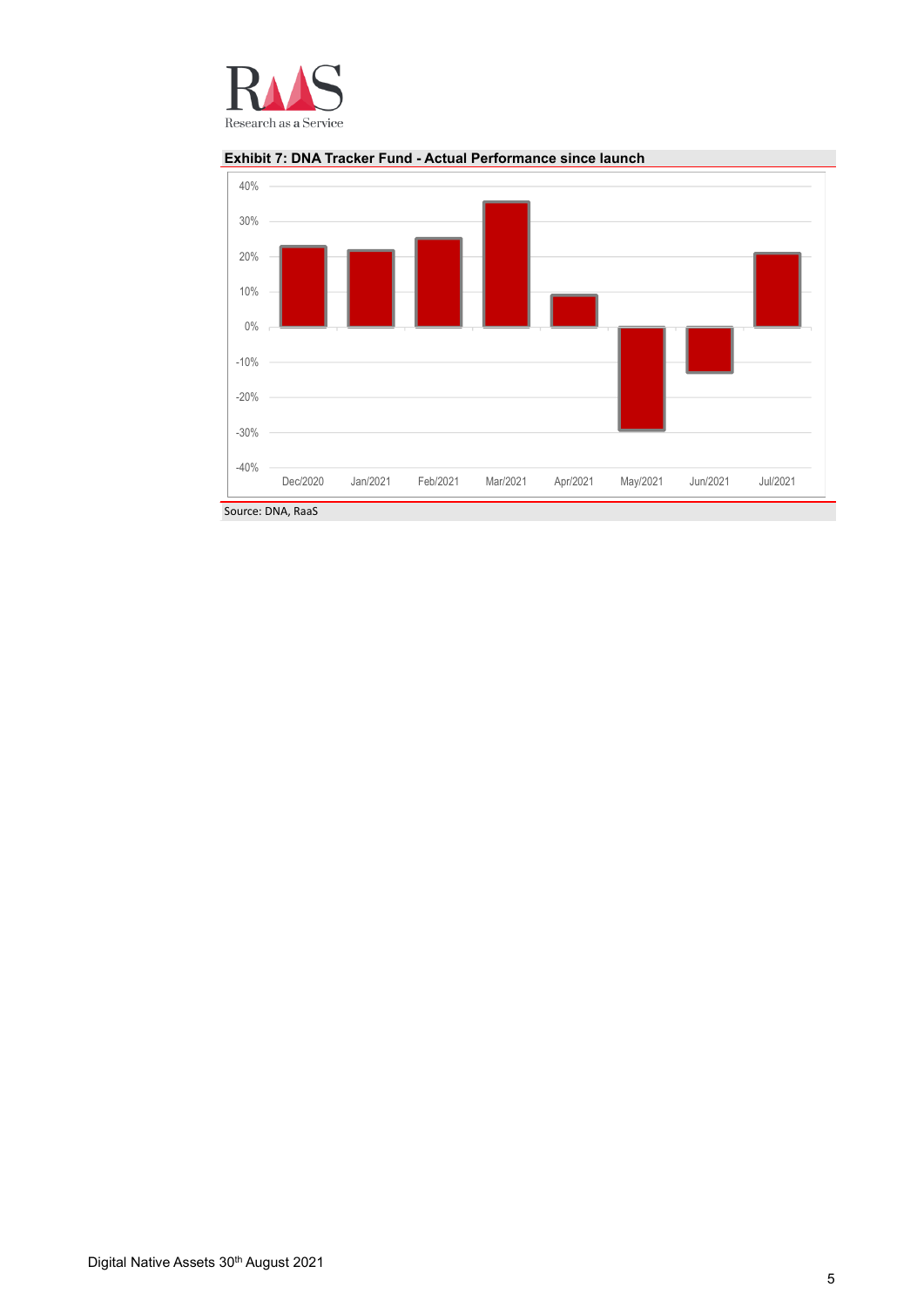

# **Key Fund Details**

# Name: DNA Tracker Fund (Australian Trust)

| Eligible Investments: | Shares in the Global Fund                                |
|-----------------------|----------------------------------------------------------|
| Distribution:         | 153 East Partners Pty Ltd (Australia)                    |
| Arranger:             | Digital Native Assets Pty Ltd (AFSL 515 204) (Australia) |
| Administrator:        | Mainstream Fund Services (Australia)                     |
| Trustee & Custodian:  | Quay Wholesale Fund Services Pty Ltd                     |
| Legal                 | <b>Baker McKenzie</b>                                    |
| Regulator:            | Australian Securities & Investments Commission (ASIC)    |
| Bank:                 | <b>Westpac Banking Corporation</b>                       |
| Minimum Investment:   | AUD 10,000                                               |
| Eligible Investors:   | Wholesale Investors (Australia & New Zealand)            |
| Fees:                 | 1% management fee pa                                     |
| Subscription:         | Monthly                                                  |
| Redemption:           | Monthly                                                  |
| Lock-up:              | None                                                     |

## Name: TCM Digital Asset Fund (Regulated Mutual Fund Co)

| Eligible Investments:      | Top 20 crypto assets, as defined by the Manager. |
|----------------------------|--------------------------------------------------|
| Investment Manager:        | TCM Global Asset Management Ltd (Bahamas)        |
| <b>Investment Advisor:</b> | TCM Capital AM Pty Ltd (Australia)               |
| Administrator:             | Mainstream Fund Services (Australia)             |
| Auditor:                   | KPMG (Cayman)                                    |
| Custodian:                 | Coinbase Global, Inc. (US) (primary)             |
|                            | Kingdom Trust Company (US) (secondary)           |
| Regulator:                 | Cayman Islands Monetary Authority (CIMA)         |
| Bank:                      | Signature Bank (US)                              |
| Legal:                     | DLA Piper (US)                                   |
|                            | Stuarts Walker Hersant Humphries (Cayman)        |
| Fees:                      | 1% management fee pa / 20% performance fee       |

Source: Digital Native Assets Fund Information Memorandum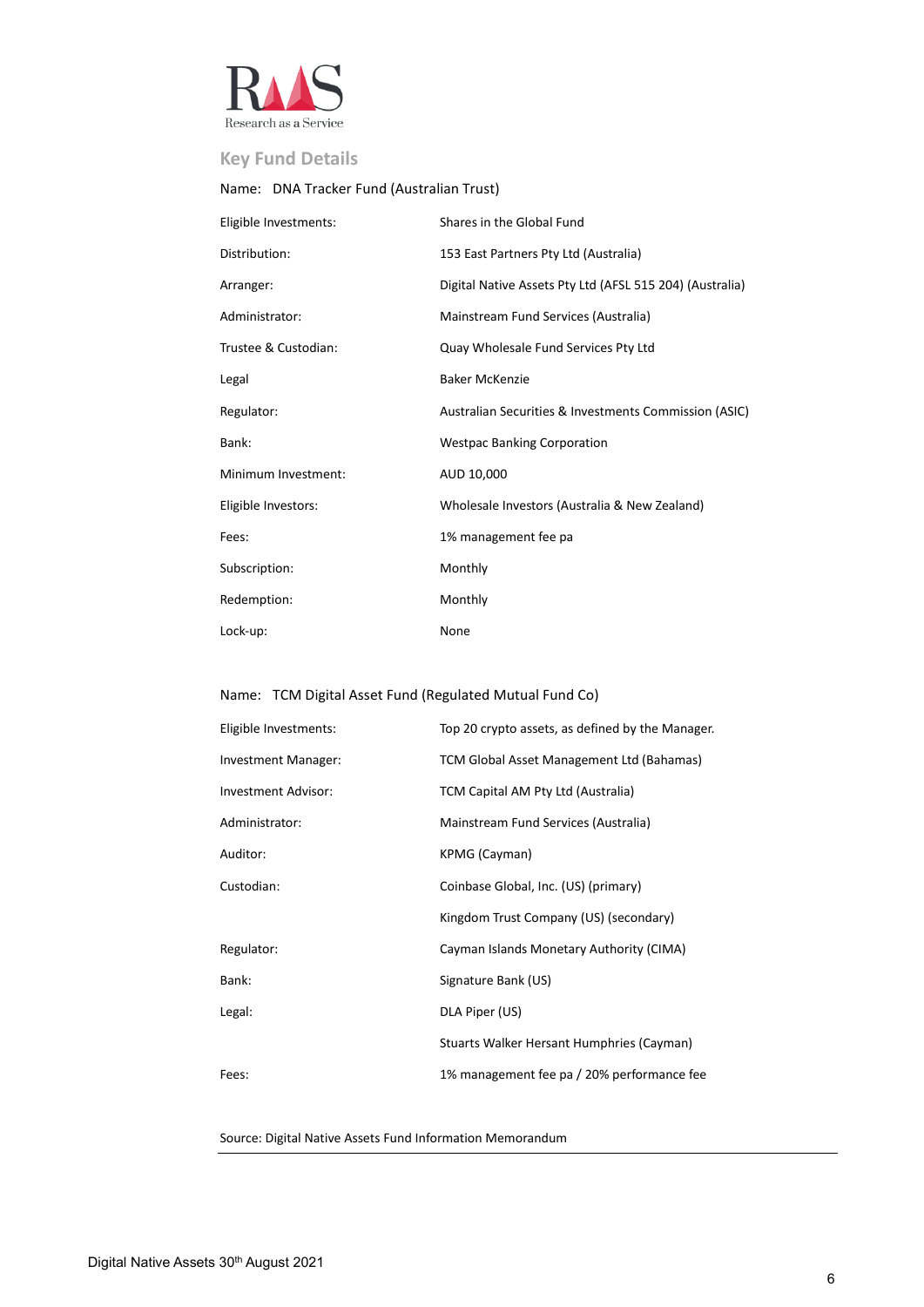

# FINANCIAL SERVICES GUIDE

# **RaaS Advisory Pty Ltd ABN 99 614 783 363 Corporate Authorised Representative, number 1248415**

**of**

**BR SECURITIES AUSTRALIA PTY LTD ABN 92 168 734 530 AFSL 456663**

**Effective Date: 6 th May 2021**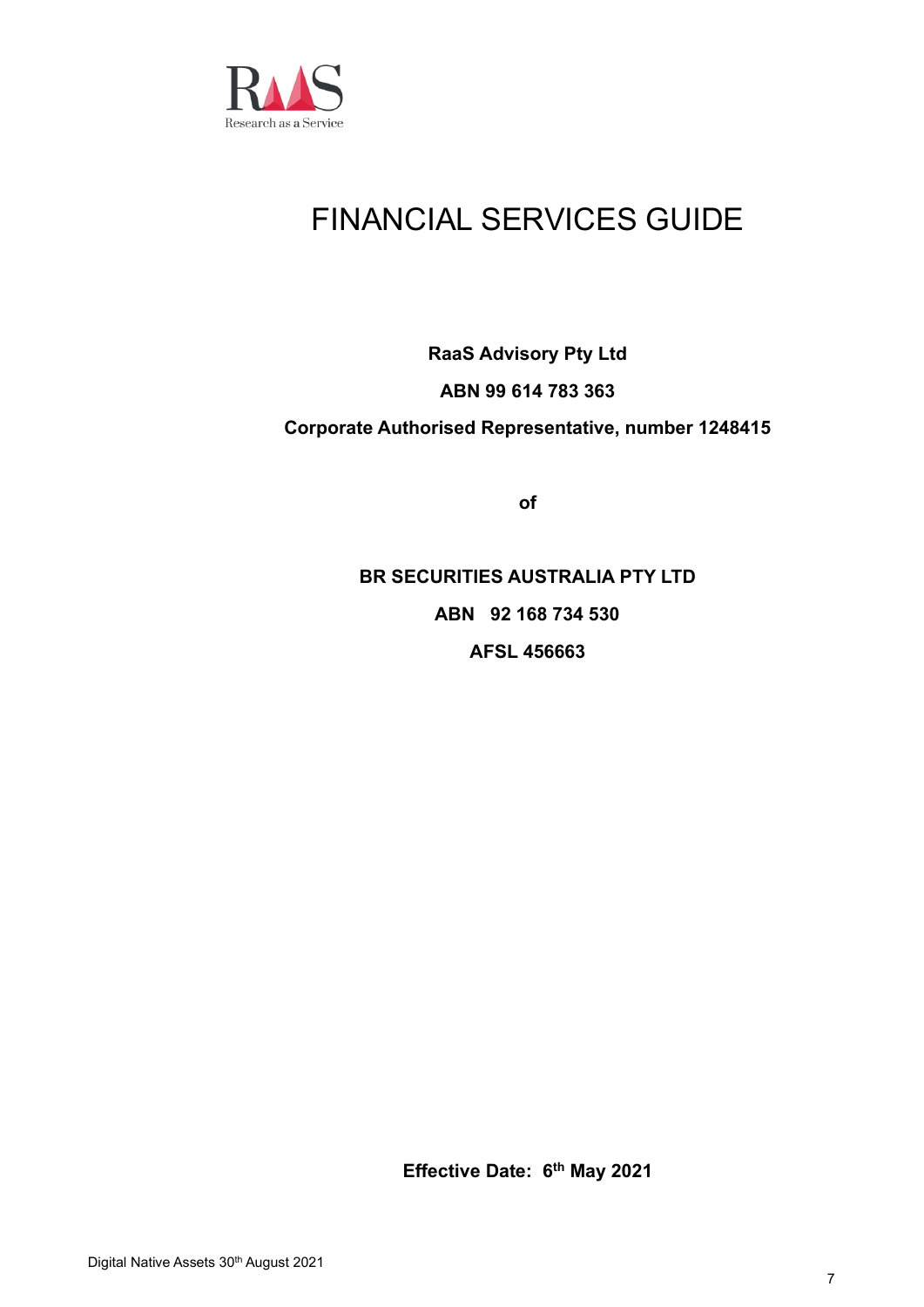

#### **About Us**

BR Securities Australia Pty Ltd (BR) is the holder of Australian Financial Services License ("AFSL") number 456663. RaaS Advisory Pty Ltd (RaaS) is an Authorised Representative (number 1248415) of BR.

This Financial Service Guide (FSG) is designed to assist you in deciding whether to use RaaS's services and includes such things as

- who we are
- our services
- how we transact with you
- how we are paid, and
- complaint processes

Contact Details, BR and RaaS

BR Head Office: Suite 5GB, Level 5, 33 Queen Street, Brisbane, QLD, 4000

RaaS. 20 Halls Road Arcadia, NSW 2159

P: +61 414 354712

E: finola.burke@raasgroup.com

RaaS is the entity providing the authorised AFSL services to you as a retail or wholesale client.

#### **What Financial Services are we authorised to provide?** RaaS is authorised

- to provide general advice to retail and wholesale clients in relation to
- **Securities**
- deal on behalf of retail and wholesale clients in relation to **Securities**

The distribution of this FSG by RaaS is authorized by BR.

#### **Our general advice service**

Please note that any advice given by RaaS is general advice, as the information or advice given will not take into account your particular objectives, financial situation or needs. You should, before acting on the advice, consider the appropriateness of the advice, having regard to your objectives, financial situation and needs. If our advice relates to the acquisition, or possible acquisition, of a particular financial product you should read any relevant Prospectus, Product Disclosure Statement or like instrument. As we only provide general advice we will not be providing a Statement of Advice. We will provide you with recommendations on securities

#### **Our dealing service**

RaaS can arrange for you to invest in securities issued under a prospectus by firstly sending you the offer document and then assisting you fill out the application from if needed.

#### **How are we paid?**

RaaS earns fees for producing research reports. Sometimes these fees are from companies for producing research reports and/or a financial model. When the fee is derived from a company, this is clearly highlighted on the front page of the report and in the disclaimers and disclosures section of the report.

We may also receive a fee for our dealing service, from the company issuing the securities.

#### **Associations and Relationships**

BR, RaaS, its directors and related parties have no associations or relationships with any product issuers other than when advising retail clients to invest in managed funds when the managers of these funds may also be clients of BR. RaaS's representatives may from time to time deal in or otherwise have a financial interest in financial products recommended to you but any material ownership will be disclosed to you when relevant advice is provided.

#### **Complaints**

If you have a complaint about our service you should contact your representative and tell them about your complaint. The representative will follow BR's internal dispute resolution policy, which includes sending you a copy of the policy when required to. If you aren't satisfied with an outcome, you may contact AFCA, see below. BR is a member of the Australian Financial Complaints Authority (AFCA). AFCA provide fair and independent financial services complaint resolution that is free to consumers.

Website[: www.afca.org.au;](http://www.afca.org.au/) Email: [info@afca.org.au;](mailto:info@afca.org.au) Telephone: 1800931678 (free call)

In writing to: Australian Financial Complaints Authority, GPO Box 3, Melbourne, VIC, 3001.

#### **Professional Indemnity Insurance**

BR has in place Professional Indemnity Insurance which satisfies the requirements for compensation under s912B of the Corporations Act and that covers our authorized representatives.